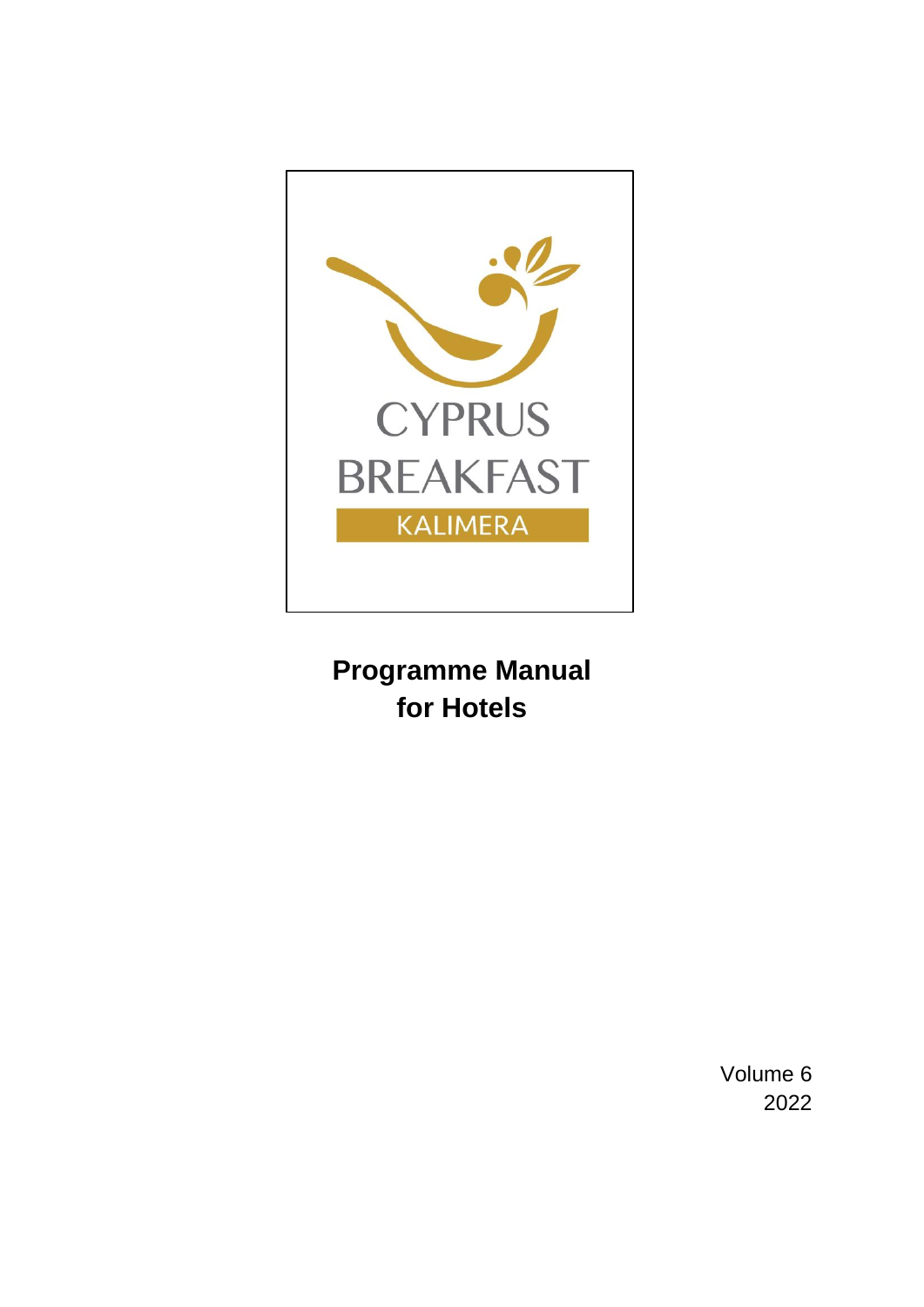# **Contents**

Appendix 1: Product categories and indicative products for the Cyprus Breakfast Portfolio ..8 Appendix 2: Application form for participating in the Cyprus Breakfast ............................. 10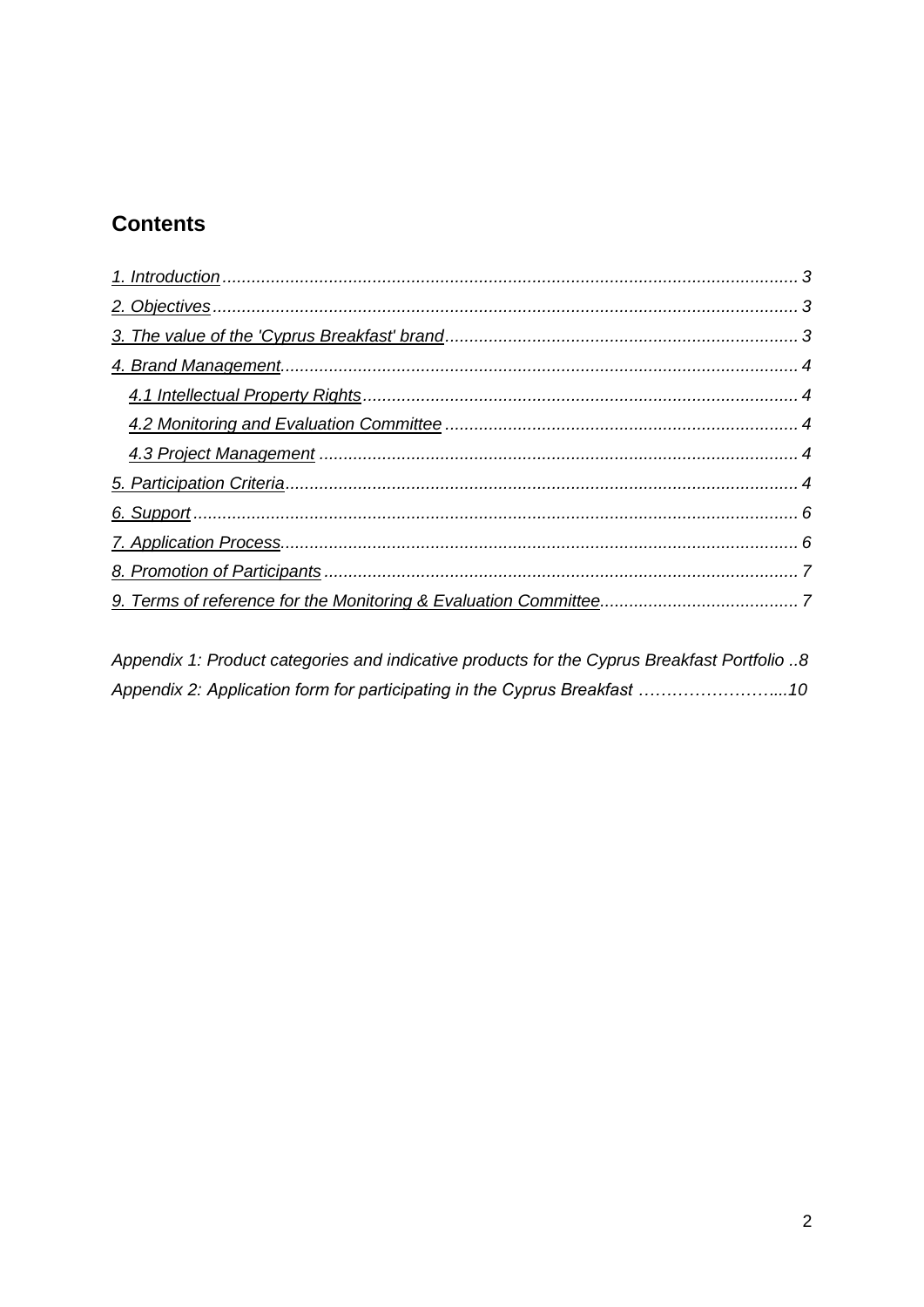# <span id="page-2-0"></span>**1. Introduction**

Strategic planning demands that value creation must follow the emerging consumer trends of the international travel market. There is ample evidence to suggest that consumers tend to look for authentic experiences rather than 'artificial' or 'globally identical' travel destinations. Consumers, especially of an upper market status, are also becoming more sensitive on ethical issues, expecting from hotels responsible behaviors in protecting the environment, caring for the local communities and supporting the socially and economically deprived people.

Among the emerging consumer trends, food tourism ranks high in their preferences, especially among travelers with better educational and economic status. Although Cyprus does not fall among the established brands for gastronomy tourism, it possesses a substantial gastronomic tradition, closely linked to its history and culture. Situated on the crossroads of civilisations, Cyprus' food treasures have been influenced by the cultures of various rulers, shaped into what one may term as an authentic gastronomic experience. In this context, the concept of a Cyprus Breakfast can support a new branding proposition for the hotel industry based on the authentic and traditional character of the local cuisine and act as an umbrella promotion tool for supporting the Cyprus Tourism Industry.

# <span id="page-2-1"></span>**2. Objectives**

### **General objective:**

The establishment of a brand for the promotion of the Cyprus hotel industry which will aim to focus on the local gastronomic culture and heritage, as the core differentiation factor that can sustain a competitive advantage for the hotel industry in the international travel market. Furthermore, the brand aims to highlight the social role of the industry, through its support for local communities and small producers.

### **Specific objectives:**

- 1. To improve the local/ traditional character of the breakfast offered by the participating hotels with a view to create an added value in the hotel service industry. This will be achieved through the addition of dishes and products which are characterized as authentic, traditional and/or identical with the Mediterranean diet.
- 2. To develop useful information material and support knowledge building around the Cypriot gastronomy in relation both to its historical/ cultural dimension as well as with its inherent nutritional value, with a view to increasing sales of local products.
- 3. To provide support to local producers by means of access to the tourism sector, which may be achieved through the breakfast by means of promoting their products and the particular way in which they are produced.
- 4. To promote rural communities through their gastronomical events, thereby linking their particular gastronomic heritage with the local landscape and the natural environment.

# <span id="page-2-2"></span>**3. The value of the 'Cyprus Breakfast' brand**

The promotion of the Cypriot hotels through a common brand with a focus on the local gastronomy and centered on the breakfast menu, is intended to create an additional marketing tool which could be exploited by the Deputy Ministry of Tourism and the Hotels' Associations in order to affirm the quality of services provided by the industry. The logic around the creation of a common (umbrella) brand with the name 'Cyprus Breakfast' is based on the need to achieve economies of scale in the promotional budgets and hence to ensure the sustainability of an on-going financial support through a defined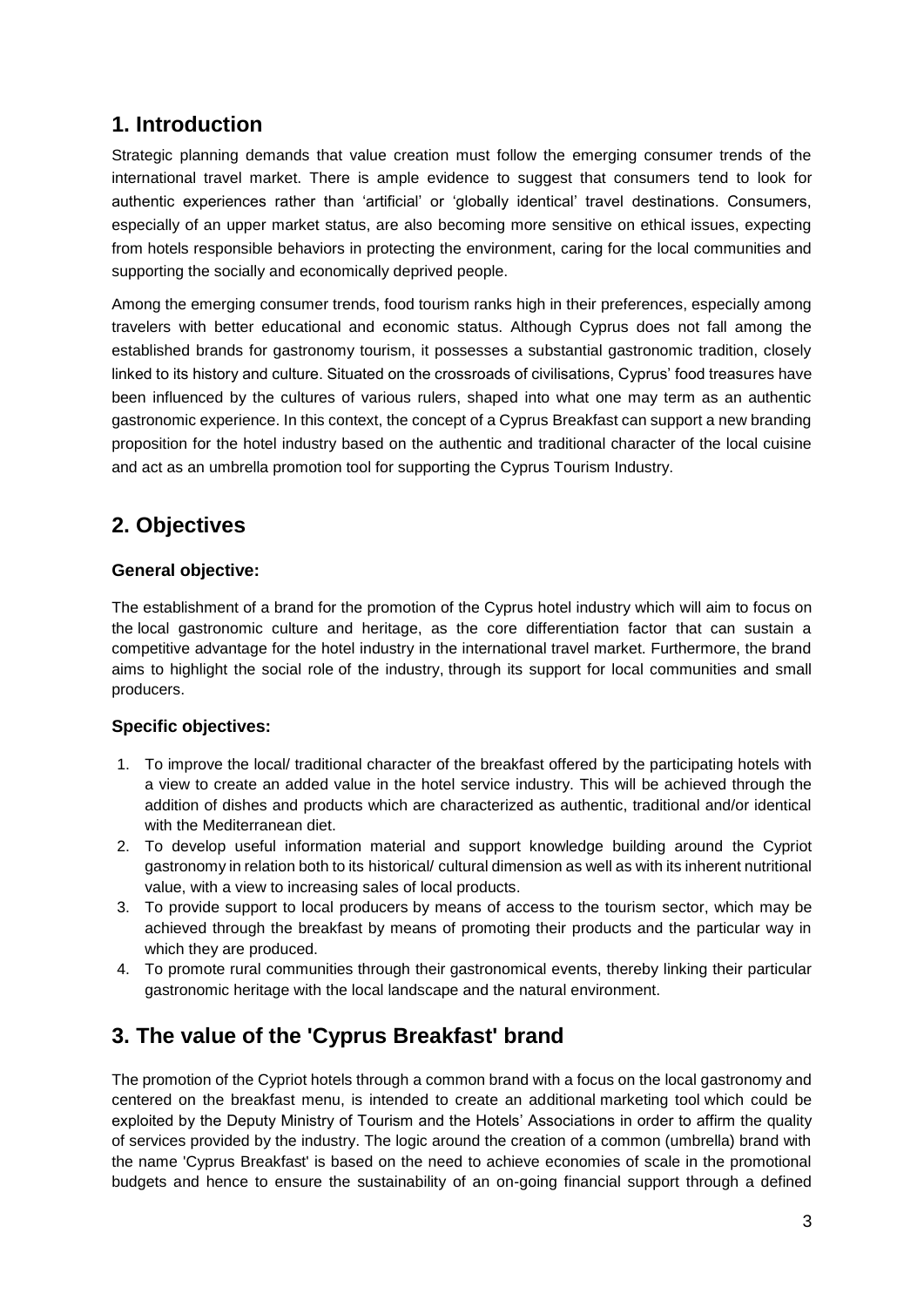marketing strategy. The concept of the 'Cyprus Breakfast' is the first organized attempt to create a diversified tourism product with a focus on the local gastronomy. Its success could therefore form the basis for a wider diversification program based on the local gastronomic heritage.

### <span id="page-3-0"></span>**4. Brand Management**

### <span id="page-3-1"></span>*4.1 Intellectual Property Rights*

The intellectual property rights of the 'Cyprus Breakfast' brand are jointly owned by the Deputy Ministry of Tourism and the Cyprus Sustainable Tourism Initiative (CSTI)..

### <span id="page-3-2"></span>*4.2 Monitoring and Evaluation Committee*

The certification system of the 'Cypriot Breakfast' shall be administered by the *Monitoring and Evaluation Committee (thereafter named as Committee)* which is comprised by staff and/or representatives of the three organizations that make up the Deputy Ministry of Tourism. The Commission's Monitoring and Evaluation tasks are as follows:

- **Executive Tasks**, related to the organization, administration and monitoring of the 'Cyprus' Breakfast' brand. The tasks include (a) the approval of the operation framework in which the brand would function, (b) the monitoring of all the tasks undertaken by the Coordinator, (c) the approval of any branding action that supports the creation of the concept brand.
- *Evaluation Tasks,* related to the approval (or rejection) of the Applications submitted by interested hotels for joining the Cyprus Breakfast brand. Furthermore, under this task, the Committee is granted with the right to impose penalties or other sanctions where it considers necessary.

### <span id="page-3-3"></span>*4.3 Project Management*

- *Coordinator:* He has the responsibility for the overall organization and management of the 'Cyprus Breakfast' concept and shall be accountable to the Committee. The coordinator bears full responsibility for the management and implementation of the pilot action, the preparation of all necessary documents the training of staff, the information dissemination of the concept to the hotels in the target region and the promotion of the concept in the travel industry, the stakeholders and the public.
- <span id="page-3-4"></span> *Help Desk Officer:* Junior full-time staff assigned the responsibility of providing day-to-day support for the monitoring of the project. A key task of this officer is to follow strictly a program of daily visits to the various hotel breakfast sites. The Help Desk officer shall undertake frequent personal interviews with a selected number of consumers in various participating hotels for creating and measuring the index of satisfaction.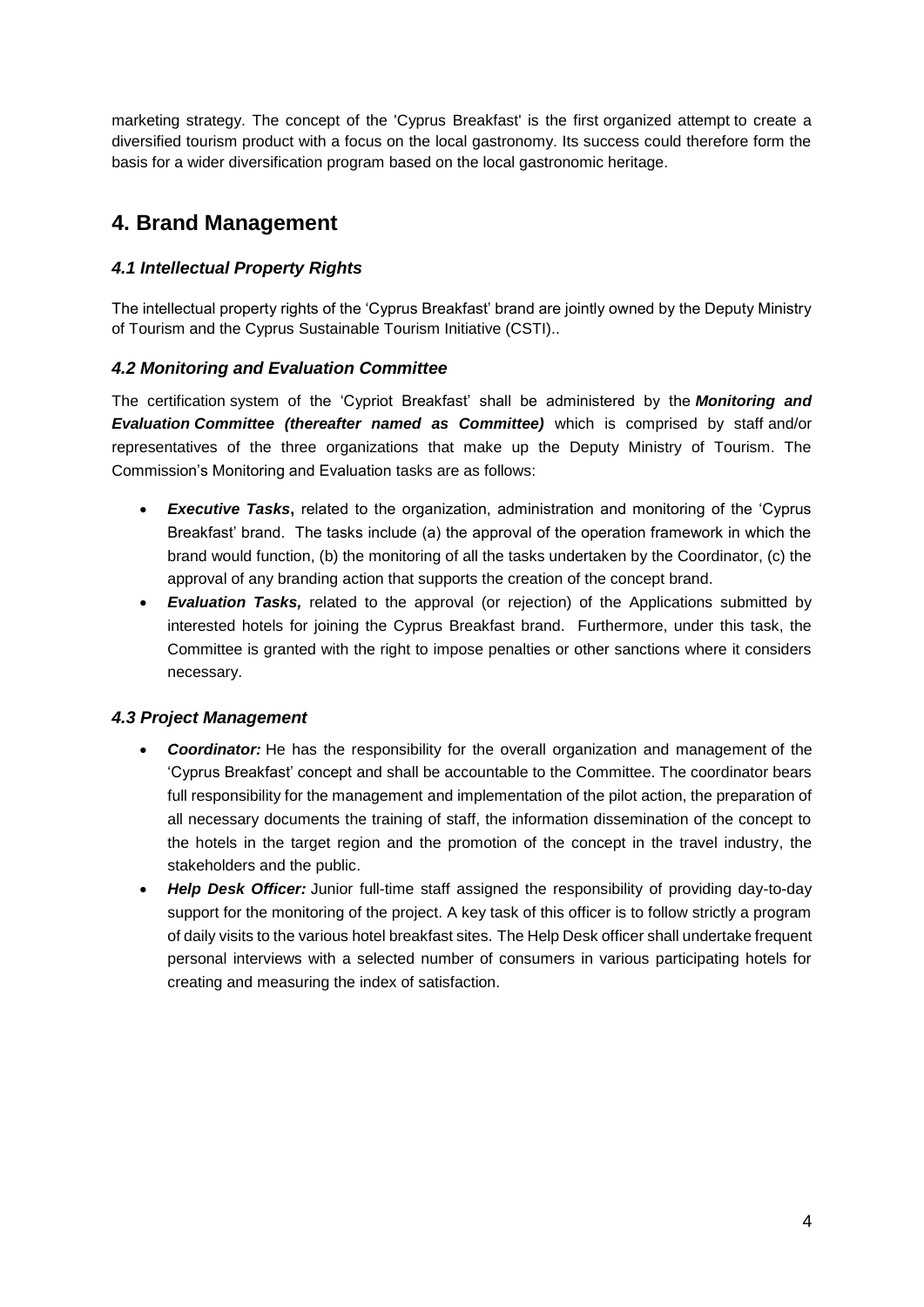# <span id="page-4-0"></span>**5. Participation criteria**

*(M= Mandatory, V=Voluntary) (M= Mandatory, V=Voluntary)*

### **Thematic area A: Communicating the history, culture and nutritional value of the products that make up the 'Cyprus Breakfast Portfolio'**

- 1. **Logo Use & Display (M):** Participating hotels must use the logo granted according to the specifications described in the Application form or otherwise defined by the Committee in the approval letter. All products included in the Cyprus Breakfast portfolio must be accompanied by an information card which should at least include (a) the logo, (b) the Greek name of the product in Latin characters, (c) the name of the product in at least one foreign language eg (karpouzi/ watermelon). The logo and information material about the Hotel's participation in the brand must also be presented in the hotel rooms and at the entrance/ reception of the hotel.
- 2. **Training for the 'Cyprus Gastronomy Culture' (M):** Staff working in the breakfast must receive training with regard to the historical, cultural, nutritional value of the Cypriot gastronomy and of selective local products (Introduction to the Gastronomy of Cyprus). The training will be provided by tutors approved by the Committee, with proven experience on the history and culture of the Cyprus gastronomy. A separate subject on nutritional aspects should also be provided. Trainee staff will receive a certificate in competencies to communicate information about the Cyprus Gastronomy.
- 3. **Adoption of the concept of** *"breakfast guide" (V)***,** a trained person (on the basis of criterion 2) who will be have the responsibility to inform and/or to offer a guided tour around the breakfast, explaining the historical, cultural and nutritional attributes of products and recipes. The implementation of this requirement should be described on the Application form, allowing room for the hoteliers to adapt it to their internal organization structure.
- 4. **Welcome Gesture (V):** Participant hotels are encouraged to adopt a welcome gesture which is related with the culture and traditions of Cyprus e.g. washing the visitors' hands with rosewater or placing a dish on the table with bread, olive oil, olives and oregano. The satisfaction of this criterion should be described clearly on the Application form.

#### **Thematic area B: Presenting traditional Cyprus products and recipes**

- 5. **Chef Training in using local products for the Cyprus Breakfast kitchen (M):** Training of chefs involved in the preparation of breakfast on the use of local products, their utilization in the breakfast kitchen and their characteristic traditional combinations. The training shall be given by instructors who have received approval from the Committee. Trainee staff will receive a certificate in competencies to prepare a Cyprus Breakfast.
- 6. **Create the 'Cyprus Breakfast Product Portfolio' (M):** Participating hotels must choose from an indicative list of products and create a '*Cyprus Breakfast Product Portfolio'*. The portfolio of each hotel must contain products from at least 7 categories, denoting at least 2 products from each category (these products could either be selected from the indicative list of Appendix 1 or suggested by the applicant and justified accordingly). Home made products made by ingredients that are listed on the Product List could also form part of the Cyprus Breakfast Portfolio. The selected products that are included in the '*Cyprus Breakfast Product Portfolio'* should either be placed in a special area (corner) in the buffet or, if placed amongst others, must be labeled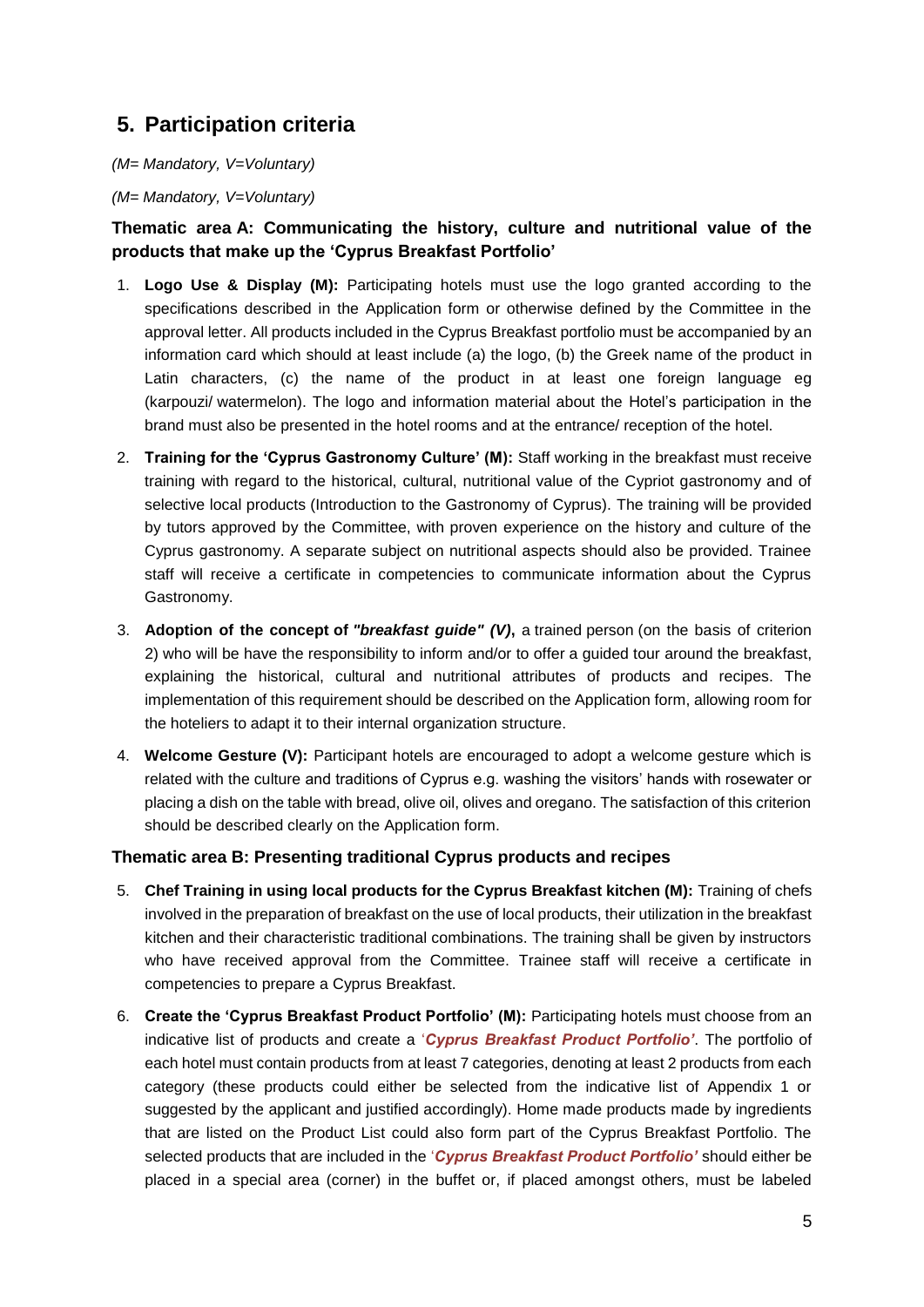accordingly as per criterion 1. In cases where there is a blend of international dishes with local products, these should be distinctively marked, with reference to the materials used.

- 7. **Adoption of the concept of the '***Cyprus day's special***" (V),** according to which a different dish - authentic Cyprus recipe or recipe of international cuisine with local ingredients – is presented every day. The dish should be accompanied with special decorations and labeled with information on its link to the cultural heritage, regional aspects, and the characteristics of the basic ingredients.
- 8. **Seasonal Products (V):** Participating hotels must specify their seasonality products and commit themselves to offering them at the appropriate period.

#### **Thematic area C: Supporting the local society**

- 9. **Adoption of local communities (M),** by which hotels commit themselves to support, through the breakfast setting, specific rural regions (communities cluster) and accept to freely promote their gastronomy and the local producers through the breakfast menu by:
	- promoting gastronomic events through breakfast
	- promoting (if possible) local micro-producers at the Cyprus breakfast buffet using specifically the producer's name
	- giving priority and make every effort to provide space for the presentation and promotion of their products eg in providing rooms for cooking lessons or in offering weekly promotion stands
	- evaluating the potential for a shop-in-shop concept for the local products in the hotels' premises

#### **Thematic area D: Customer Rating**

10. **Customer satisfaction forms (M):** In the breakfast room or otherwise, there must be available a customer satisfaction form and a customer complaint form relevant to the CyB concept. The minimum contents of these forms will be provided by the CyB Coordinator.

### **6. Support**

The Project Manager has the obligation to support interested hoteliers in completing their application form by providing free advisory services. In addition, a help desk will be offering day to day support to participating hotels. The duties of the Help Desk also include daily visits to the participating hotels during breakfast with the aim of monitoring the project and offering any support need to the staff of the participating hotels.

### <span id="page-5-0"></span>**7. Application Process**

The procedure for application of the hotels is defined as follows:

- 1. With the help of the Coordinator, an application form is completed and submitted for approval.
- 2. The application form is submitted to the Committee and (a) unanimously approved or rejected, (b) returned to the Applicant for additions, clarifications and/or modifications.
- 3. Upon approval, the successful hotel candidate is granted the right to display the logo as per the instructions specified on the approval letter.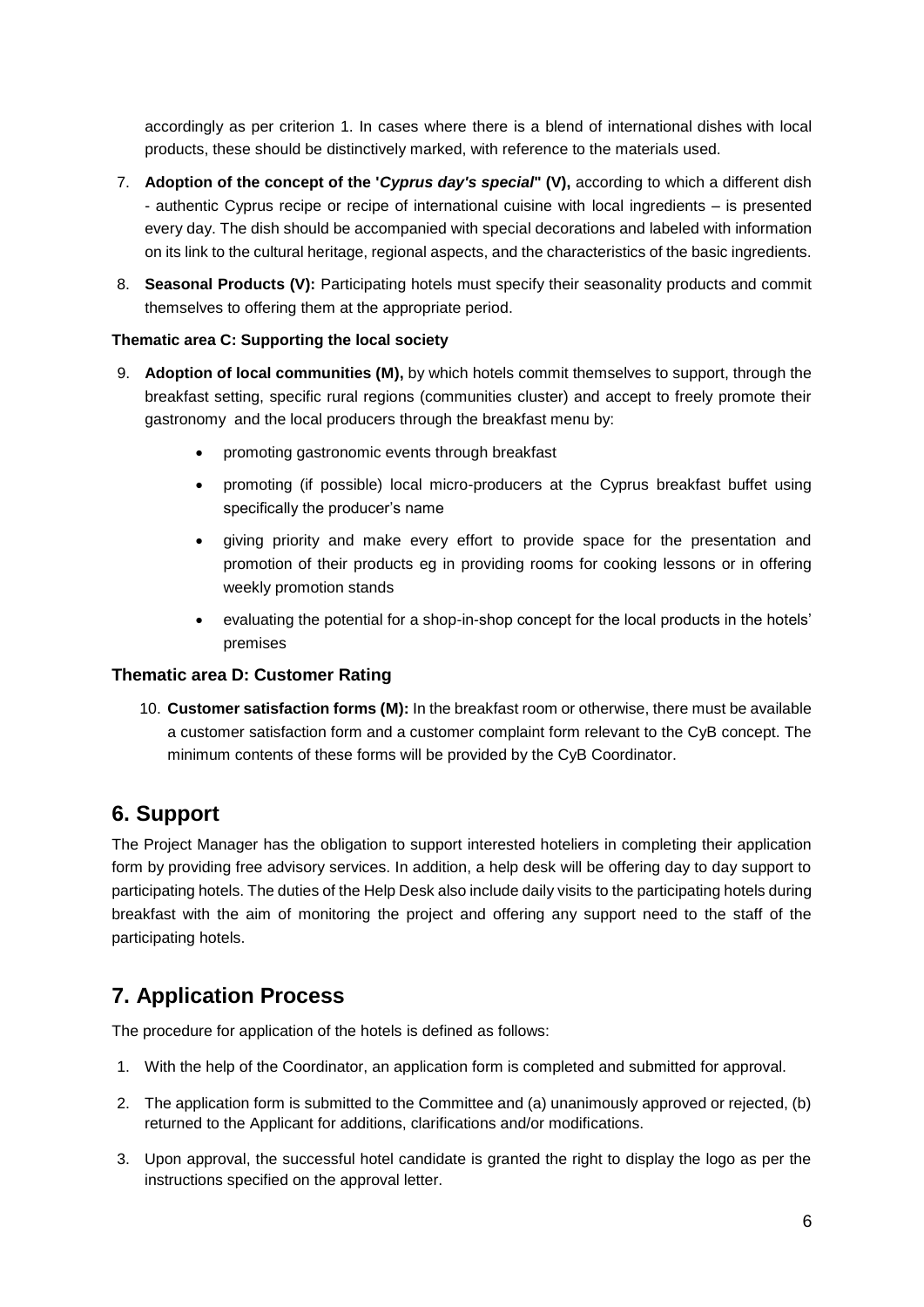# <span id="page-6-0"></span>**8. Promotion of Participants**

The participant hotels:

- 1. Shall be displayed on the official website of the Cyprus Breakfast with the inclusion of their logo, photographic material and promotion text
- 2. Shall be promoted through the monthly 'Newsletter' which will be sent online to a large number of travel agents in Cyprus and abroad, consumers and other stakeholders in the tourism industry
- 3. Published in the press by means of monthly News Bulletins

# <span id="page-6-1"></span>**9. Terms of reference for the Monitoring & Evaluation Committee**

#### **A. Procedures for evaluating and approving Application forms**

- 1. The application forms are initially examined by the Coordinator, who will submit it to the Committee with comments.
- 2. The Committee examines the Application envelope and either approves or rejects it unanimously. In case of a non-unanimous decision or when decided by the Committee, a letter is issued to the applicant requesting for further clarifications and / or modifications to the initial application, allowing 15 days for reply. The Commission will review the application with the additional clarification and issue a final decision.
- 3. Applicants will be notified for the decision of the Committee through a formal letter. Successful applicants will be sent an official approval letter which will grant the right to use of the official logo of the 'Cyprus Breakfast'.

#### **B. Solving problems**

- 1. In cases where problems arise within the procedures for the implementation of the 'Cyprus Breakfast', the participant hotels will be able to consult the Helpdesk and/or the coordinator.
- 2. In cases where participant hotels fail to meet the criteria established or breach the regulations under which the approval of the logo is granted, the coordinator will attempt to resolve the matter by advising the participant hotel about the necessary steps to be taken to comply with the regulations.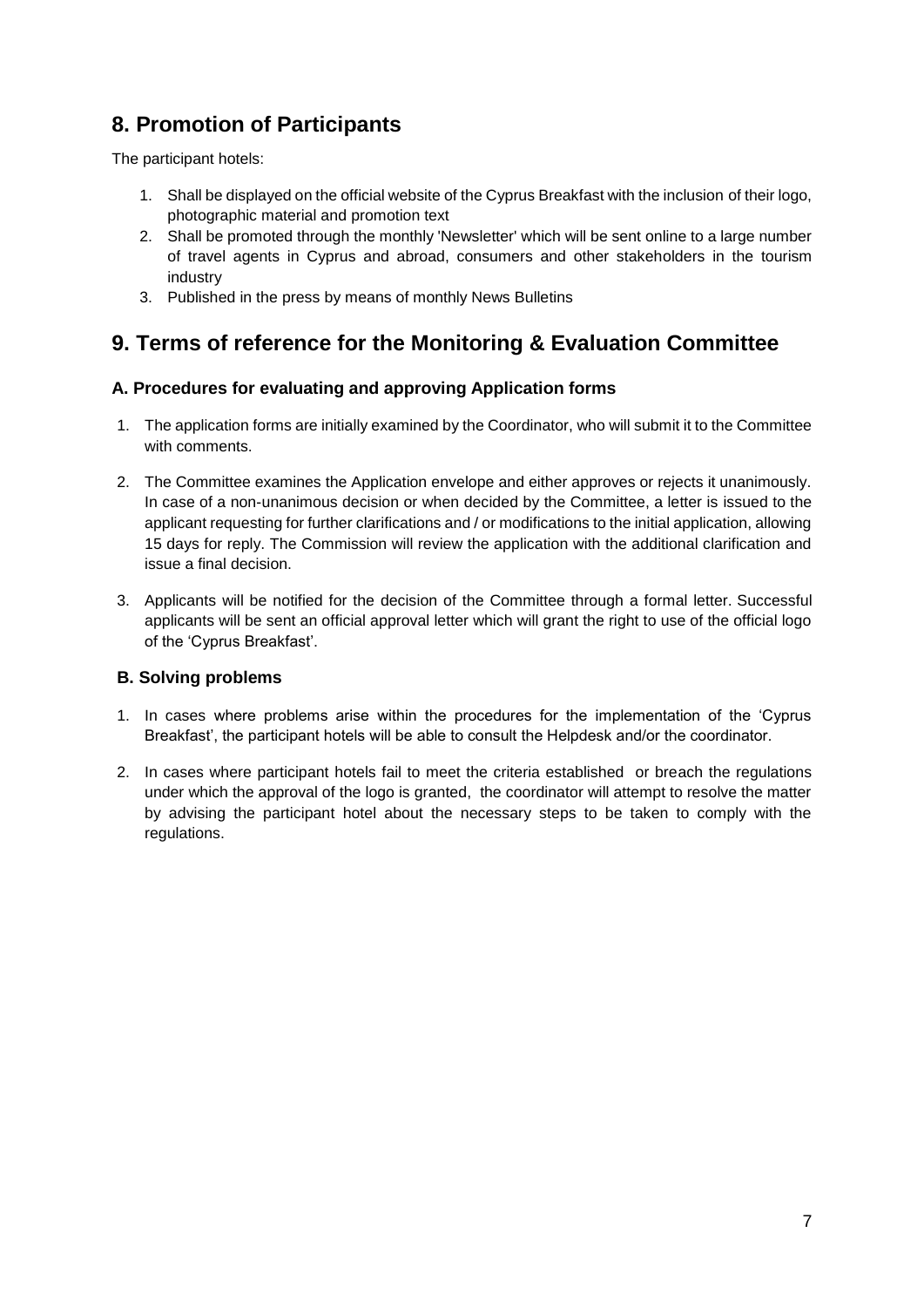| Appendix 1: Product categories and indicative products for the Cyprus Breakfast Portfolio |                                                                         |                                                 |                                                       |                                                                 |  |
|-------------------------------------------------------------------------------------------|-------------------------------------------------------------------------|-------------------------------------------------|-------------------------------------------------------|-----------------------------------------------------------------|--|
| <b>Product</b>                                                                            | <b>Product</b>                                                          |                                                 | <b>Usage examples</b>                                 |                                                                 |  |
| category                                                                                  |                                                                         | <b>Example 1</b>                                | <b>Example 2</b>                                      | <b>Example 3</b>                                                |  |
|                                                                                           | Halloumi                                                                | Slice                                           | Halloumi pie                                          | With support<br>scrambled eggs                                  |  |
|                                                                                           | Anari                                                                   | Slice                                           | Anari<br>pourekkia (anari<br>filled pies)             | With carob syrup                                                |  |
| 1. Featuring time-<br>honored                                                             | Kefalotyri                                                              | Slice                                           | Featuring time-<br>honored pies<br>or penirli         |                                                                 |  |
|                                                                                           | Featuring time-honored Flaouna                                          | Slice                                           | Flaouna pies                                          |                                                                 |  |
|                                                                                           | Chalikia                                                                | Raw featuring<br>time-honored                   |                                                       |                                                                 |  |
| 2. Other Dairy                                                                            | Trahanas                                                                | Fried                                           | Dry purée as snack                                    |                                                                 |  |
|                                                                                           | Sheep Yogurt                                                            | Yogurt                                          |                                                       |                                                                 |  |
| 3. Carob products                                                                         | syrup<br>Powder                                                         | Carob biscuits,<br>cakes or breads              | Spread (healthy"<br>volume chocolate<br>substitute)   | Stir a few drops in<br>fresh milk                               |  |
|                                                                                           | Pastelli with 100% carob                                                | Served" method                                  |                                                       |                                                                 |  |
|                                                                                           |                                                                         | for in small<br>pieces                          |                                                       |                                                                 |  |
|                                                                                           | Pastelli with carob ingredient)                                         | Served" method                                  |                                                       |                                                                 |  |
|                                                                                           | names                                                                   | for in small<br>cubes                           |                                                       |                                                                 |  |
| 4. Cured meats<br>(in wine, smoked                                                        | Lountza & Lountza matured in<br>wine                                    | Slice                                           | Used in omelettes                                     |                                                                 |  |
| or dried in salt)                                                                         | Chiromeri                                                               | Slice                                           | Used in<br>omelettes/or<br>breadsticks                | With fresh figs (figs<br>rolled in thin slices of<br>chiromeri) |  |
|                                                                                           | Posyrti (Cyprus bacon, mostly<br>grills has from Pitsilia Area)         | Slice                                           | Used in omelettes                                     | In breads                                                       |  |
|                                                                                           | Pafitika Loukanika (sausages)                                           | Small pieces<br>cooked                          | Used in omelettes                                     | In pies                                                         |  |
|                                                                                           | Tsamarela                                                               | Small cubes<br>served" method<br>for raw cooked |                                                       |                                                                 |  |
| 5. Spoon sweets                                                                           | Indicative list, Walnut, Citron,<br>Grape, Agros Rose pedals,<br>Quince | Whole                                           | In cubes with<br>yogurt                               | In pastries as<br>ingredients                                   |  |
| 6. Honey with                                                                             | Thyme<br>$\bullet$                                                      | Raw                                             | Suggested to be                                       | With pittes tis satzis, a                                       |  |
| specified place of                                                                        | Polyflora<br>$\bullet$                                                  |                                                 | combined                                              | traditional folded                                              |  |
| origin                                                                                    | From any specified plant<br>$\bullet$<br>of the Cyprus flora            |                                                 | with anari featuring<br>time-honored<br>or Kefalotyri | licensed product<br>cooked in a special<br>pan                  |  |
| 7. Olive Products                                                                         | Crushed olives preserved in                                             | Raw                                             | In pies                                               | In omelettes                                                    |  |
|                                                                                           | brine (green) and served"                                               |                                                 |                                                       |                                                                 |  |
|                                                                                           | method for with olive oil,                                              |                                                 |                                                       |                                                                 |  |
|                                                                                           | coriander or fennel seeds or                                            |                                                 |                                                       |                                                                 |  |
|                                                                                           | thyme, lemon and Garlic                                                 |                                                 |                                                       |                                                                 |  |
|                                                                                           |                                                                         | Raw                                             | In recipes                                            |                                                                 |  |
|                                                                                           | Olive Oil (virgin)<br>Olive oil with herbal infusions                   |                                                 |                                                       |                                                                 |  |
| 8. Grape and                                                                              | Epsima Natural grape syrup                                              | Grape syrup                                     | Suggested to be                                       | Used to make health                                             |  |
| grape juice                                                                               |                                                                         | cakes cookies                                   | used with muesli                                      | truffles with sesame                                            |  |
|                                                                                           |                                                                         | or pittes tis                                   | as a sweetener                                        | and nuts (an authentic                                          |  |
|                                                                                           |                                                                         | satzis                                          |                                                       | recipe)                                                         |  |
|                                                                                           | Grape must you can<br>find/soutsioukos                                  | Grape must<br>sticks with                       | Suggested to be<br>used in round thin                 |                                                                 |  |
|                                                                                           |                                                                         | almonds<br>recipe                               | slices with muesli                                    |                                                                 |  |
|                                                                                           | Grape must dry jelly /kiofteria                                         | Kiofteria, dried                                | Suggested to be                                       |                                                                 |  |
|                                                                                           |                                                                         | must jelly cut in<br>squares                    | used in small<br>cubes with nuts to<br>enrich muesli  |                                                                 |  |
|                                                                                           | Palouzes (grape must jelly)                                             | With Raw                                        |                                                       |                                                                 |  |
|                                                                                           |                                                                         | almonds or<br>walnuts                           |                                                       |                                                                 |  |
| 9. Herbs which we                                                                         | Due to the big variety,                                                 | Herbal teas                                     | Garnishes in fresh                                    | Ingredients in Pies                                             |  |
| can thoroughly                                                                            | suggestions are left to the<br>hotelier                                 |                                                 | and dry form                                          |                                                                 |  |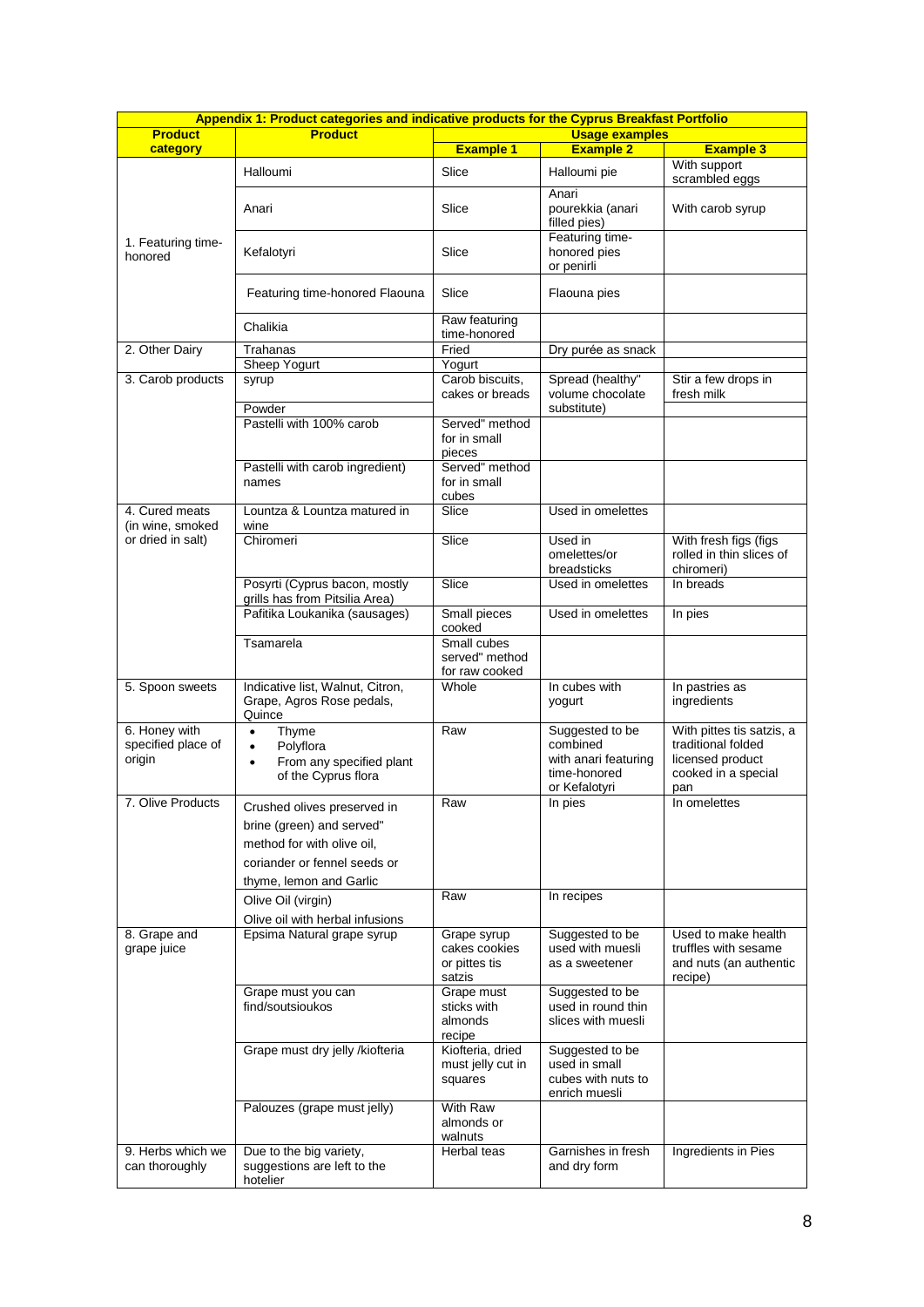| 10. Fruit grown<br>commercially           | Due to the big variety,<br>suggestions are left to the<br>hotelier                                                                                 | Fresh                                     | In fruit salad                 |               |
|-------------------------------------------|----------------------------------------------------------------------------------------------------------------------------------------------------|-------------------------------------------|--------------------------------|---------------|
| 11. Vegetables<br>grown<br>commercially   | Due to the big variety,<br>suggestions are left to the<br>hotelier                                                                                 | Fresh                                     | In pies                        | In omelette   |
| 12.<br><b>MARMALADES</b>                  | Any lampshades                                                                                                                                     | Used as a<br>spread on toast              | With pasta flora or<br>crepes  |               |
| 13. Juices                                | Any type of freshly squeezed<br>iuice                                                                                                              |                                           |                                |               |
| 14. Fruit and<br>vegetable of the<br>wild | Due to the big variety,<br>suggestions are left to the<br>hotelier (greek names cited as<br>examples skouratha, moloha,<br>Marathos, potamoitanos) | In pies                                   | In omelettes                   | <b>Boiled</b> |
| 15. Bakery                                | Due to the big variety,<br>suggestions are left to the<br>hotelier                                                                                 | Koulourakia (br<br>ead rolls)             |                                |               |
| 16. Cakes.<br>cookies and<br>pastries     | Due to the big variety,<br>suggestions are left to the<br>hotelier.                                                                                |                                           |                                |               |
| 17. Eggs                                  | Only organic or free range eggs                                                                                                                    |                                           |                                |               |
| 18. Cereals                               | Based on suggestions by hotels                                                                                                                     |                                           |                                |               |
| 19. Drinks<br>alcoholic<br>beverage" in   | Commandaria                                                                                                                                        | Used to make<br>bread or<br>biscuits      |                                |               |
| terms                                     | Liqueurs                                                                                                                                           | Used in orange<br>or citrus<br>marmalades | Used in a sauce for<br>dioxyde |               |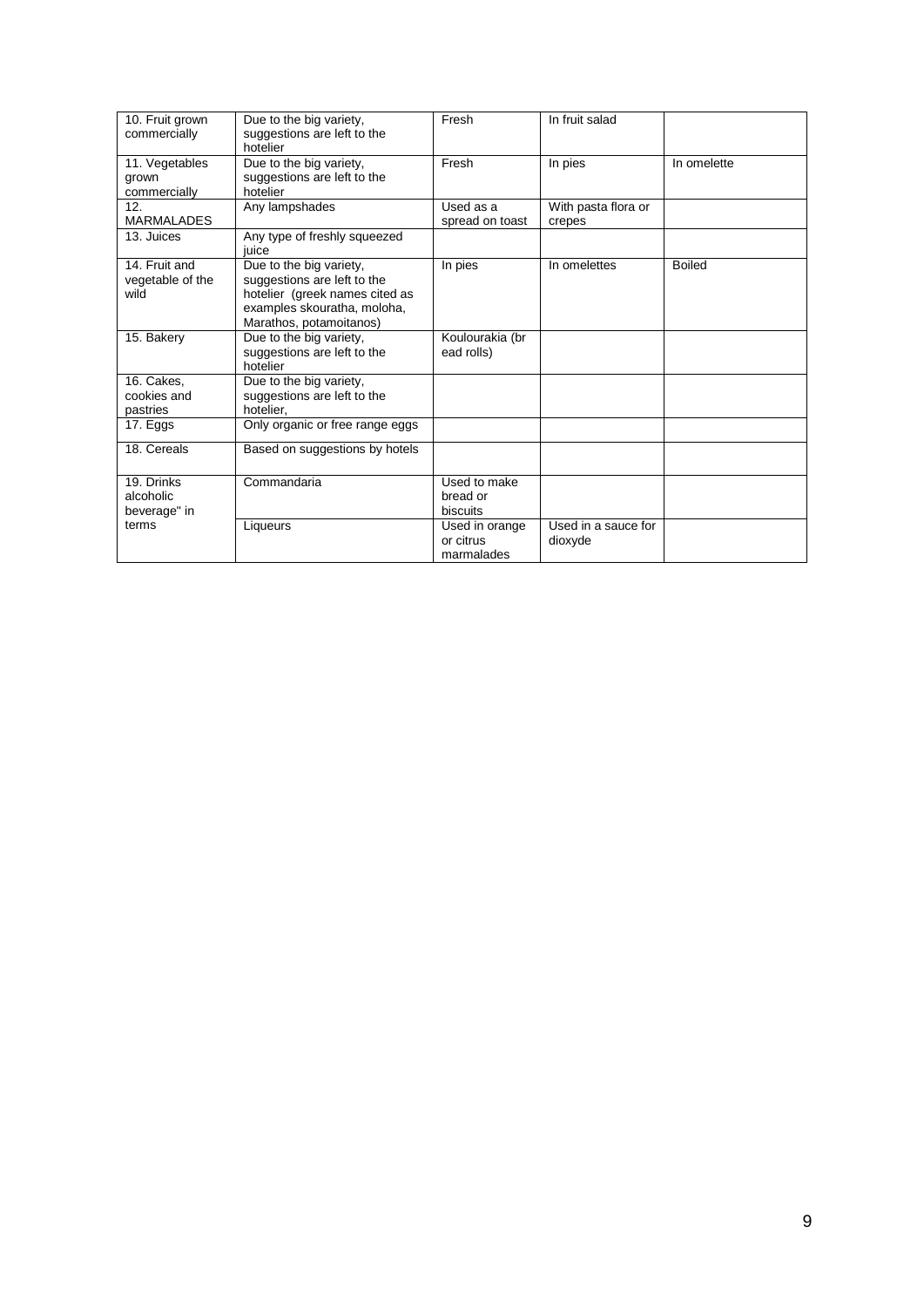|                                                                       | Appendix 2: Application form for participating in the «Cyprus Breakfast» |                                                                       |  |      |                                                                                               |                  |  |
|-----------------------------------------------------------------------|--------------------------------------------------------------------------|-----------------------------------------------------------------------|--|------|-----------------------------------------------------------------------------------------------|------------------|--|
| A. Applicant's details                                                |                                                                          |                                                                       |  |      |                                                                                               |                  |  |
| Hotel Name:                                                           |                                                                          |                                                                       |  |      |                                                                                               |                  |  |
| Rating:                                                               |                                                                          | $5^*$<br>$3^*$<br>$2^*$<br>$4^*$<br>$1^*$<br>- * l<br>Please specify: |  |      |                                                                                               |                  |  |
| Address:                                                              |                                                                          |                                                                       |  |      |                                                                                               |                  |  |
| Telephone:                                                            |                                                                          | Fax:                                                                  |  |      | Website:                                                                                      |                  |  |
| <b>Contact person:</b>                                                |                                                                          | <b>Position</b>                                                       |  |      | email                                                                                         | <b>Telephone</b> |  |
|                                                                       |                                                                          |                                                                       |  |      |                                                                                               |                  |  |
|                                                                       |                                                                          |                                                                       |  |      |                                                                                               |                  |  |
|                                                                       |                                                                          |                                                                       |  |      |                                                                                               |                  |  |
|                                                                       |                                                                          |                                                                       |  |      |                                                                                               |                  |  |
|                                                                       |                                                                          |                                                                       |  |      |                                                                                               |                  |  |
| B. Staff details whop will attend the training seminars               |                                                                          |                                                                       |  |      |                                                                                               |                  |  |
| Introduction to the Gastronomy of Cyprus                              |                                                                          |                                                                       |  |      | Chef training on the use of traditional                                                       |                  |  |
| (linked to criterion no. 2)                                           |                                                                          |                                                                       |  |      | products (linked to criterion no. 5)                                                          |                  |  |
|                                                                       |                                                                          |                                                                       |  |      |                                                                                               |                  |  |
|                                                                       |                                                                          |                                                                       |  |      |                                                                                               |                  |  |
|                                                                       |                                                                          |                                                                       |  |      |                                                                                               |                  |  |
| C. Procedures for the adoption of mandatory criteria                  |                                                                          |                                                                       |  |      |                                                                                               |                  |  |
| Presentation of Cyprus products at breakfast:                         |                                                                          |                                                                       |  |      |                                                                                               |                  |  |
| Use of a separate corner? YES [                                       |                                                                          |                                                                       |  | NO   |                                                                                               |                  |  |
|                                                                       |                                                                          |                                                                       |  |      |                                                                                               |                  |  |
|                                                                       |                                                                          |                                                                       |  |      |                                                                                               |                  |  |
|                                                                       |                                                                          |                                                                       |  |      |                                                                                               |                  |  |
|                                                                       |                                                                          |                                                                       |  |      |                                                                                               |                  |  |
|                                                                       |                                                                          |                                                                       |  |      |                                                                                               |                  |  |
| Support to the local community (linked to criterion no. 11):          |                                                                          |                                                                       |  |      |                                                                                               |                  |  |
|                                                                       |                                                                          |                                                                       |  |      |                                                                                               |                  |  |
|                                                                       |                                                                          |                                                                       |  |      |                                                                                               |                  |  |
|                                                                       |                                                                          |                                                                       |  |      |                                                                                               |                  |  |
|                                                                       |                                                                          |                                                                       |  |      |                                                                                               |                  |  |
| Products selected for creating the Cyprus Breakfast product portfolio |                                                                          |                                                                       |  |      |                                                                                               |                  |  |
|                                                                       |                                                                          |                                                                       |  |      |                                                                                               |                  |  |
|                                                                       |                                                                          |                                                                       |  |      | From the following product categories please select at least 5 categories and define at least |                  |  |
| two products in each category:                                        |                                                                          |                                                                       |  |      |                                                                                               |                  |  |
| Cheese products                                                       |                                                                          |                                                                       |  |      | Fruit and vegetables                                                                          |                  |  |
| Other dairy products                                                  |                                                                          |                                                                       |  |      | Jams                                                                                          |                  |  |
| Carob products                                                        |                                                                          |                                                                       |  |      | Juices                                                                                        |                  |  |
| <b>Cured Meats</b>                                                    |                                                                          |                                                                       |  |      | Fruit & Vegetables of the wild                                                                |                  |  |
| Spoon Sweets                                                          |                                                                          |                                                                       |  |      | <b>Pastries</b>                                                                               |                  |  |
| Honey                                                                 |                                                                          |                                                                       |  |      | Confectionery                                                                                 |                  |  |
| Olives & related products                                             |                                                                          |                                                                       |  | Eggs |                                                                                               |                  |  |
| Grapes & grape must                                                   |                                                                          |                                                                       |  |      | Cereals                                                                                       |                  |  |